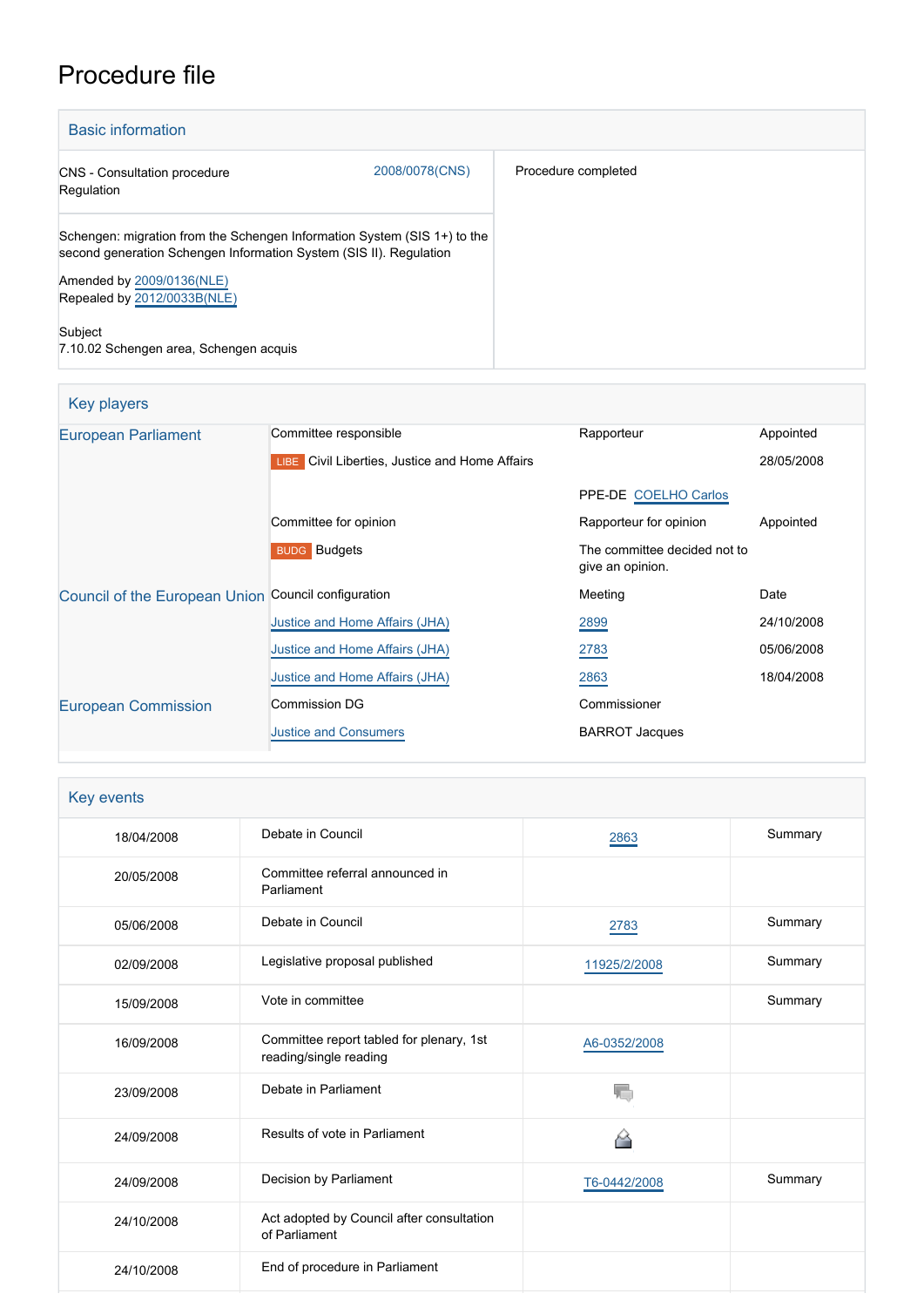| <b>Technical information</b> |                                                          |  |  |
|------------------------------|----------------------------------------------------------|--|--|
| Procedure reference          | 2008/0078(CNS)                                           |  |  |
| Procedure type               | CNS - Consultation procedure                             |  |  |
| Procedure subtype            | Legislation                                              |  |  |
| Legislative instrument       | Regulation                                               |  |  |
|                              | Amended by 2009/0136(NLE)<br>Repealed by 2012/0033B(NLE) |  |  |
| Legal basis                  | EC Treaty (after Amsterdam) EC 066                       |  |  |
| Stage reached in procedure   | Procedure completed                                      |  |  |
| Committee dossier            | LIBE/6/62019                                             |  |  |

### Documentation gateway

| Supplementary legislative basic document                           | COM(2008)0197 | 16/04/2008 | EC  | Summary |
|--------------------------------------------------------------------|---------------|------------|-----|---------|
| Committee draft report                                             | PE409.548     | 27/08/2008 | EP  |         |
| Legislative proposal                                               | 11925/2/2008  | 03/09/2008 | CSL | Summary |
| Amendments tabled in committee                                     | PE412.161     | 11/09/2008 | EP  |         |
| Committee report tabled for plenary, 1st<br>reading/single reading | A6-0352/2008  | 16/09/2008 | EP  |         |
| Text adopted by Parliament, 1st reading/single<br>reading          | T6-0442/2008  | 24/09/2008 | EP  | Summary |
| Commission response to text adopted in plenary                     | SP(2008)6073  | 17/10/2008 | EC  |         |
| Follow-up document                                                 | COM(2009)0555 | 22/10/2009 | EC  | Summary |
| Follow-up document                                                 | COM(2010)0221 | 06/05/2010 | EC  | Summary |
| Follow-up document                                                 | COM(2010)0633 | 05/11/2010 | EC  |         |
| Follow-up document                                                 | COM(2011)0391 | 29/06/2011 | EC  | Summary |
| Follow-up document                                                 | COM(2011)0907 | 20/12/2011 | EC  |         |
| Follow-up document                                                 | COM(2012)0334 | 22/06/2012 | EC  | Summary |
| Follow-up document                                                 | COM(2012)0587 | 11/10/2012 | EC  | Summary |
| Follow-up document                                                 | COM(2013)0305 | 27/05/2013 | EC  | Summary |
| Follow-up document                                                 | COM(2013)0777 | 02/12/2013 | EC  | Summary |

## Additional information National parliaments **[IPEX](http://www.ipex.eu/IPEXL-WEB/dossier/dossier.do?code=CNS&year=2008&number=0078&appLng=EN)** European Commission **[EUR-Lex](http://ec.europa.eu/prelex/liste_resultats.cfm?CL=en&ReqId=0&DocType=CNS&DocYear=2008&DocNum=0078)**

### Final act

 [Regulation 2008/1104](https://eur-lex.europa.eu/smartapi/cgi/sga_doc?smartapi!celexplus!prod!CELEXnumdoc&lg=EN&numdoc=32008R1104)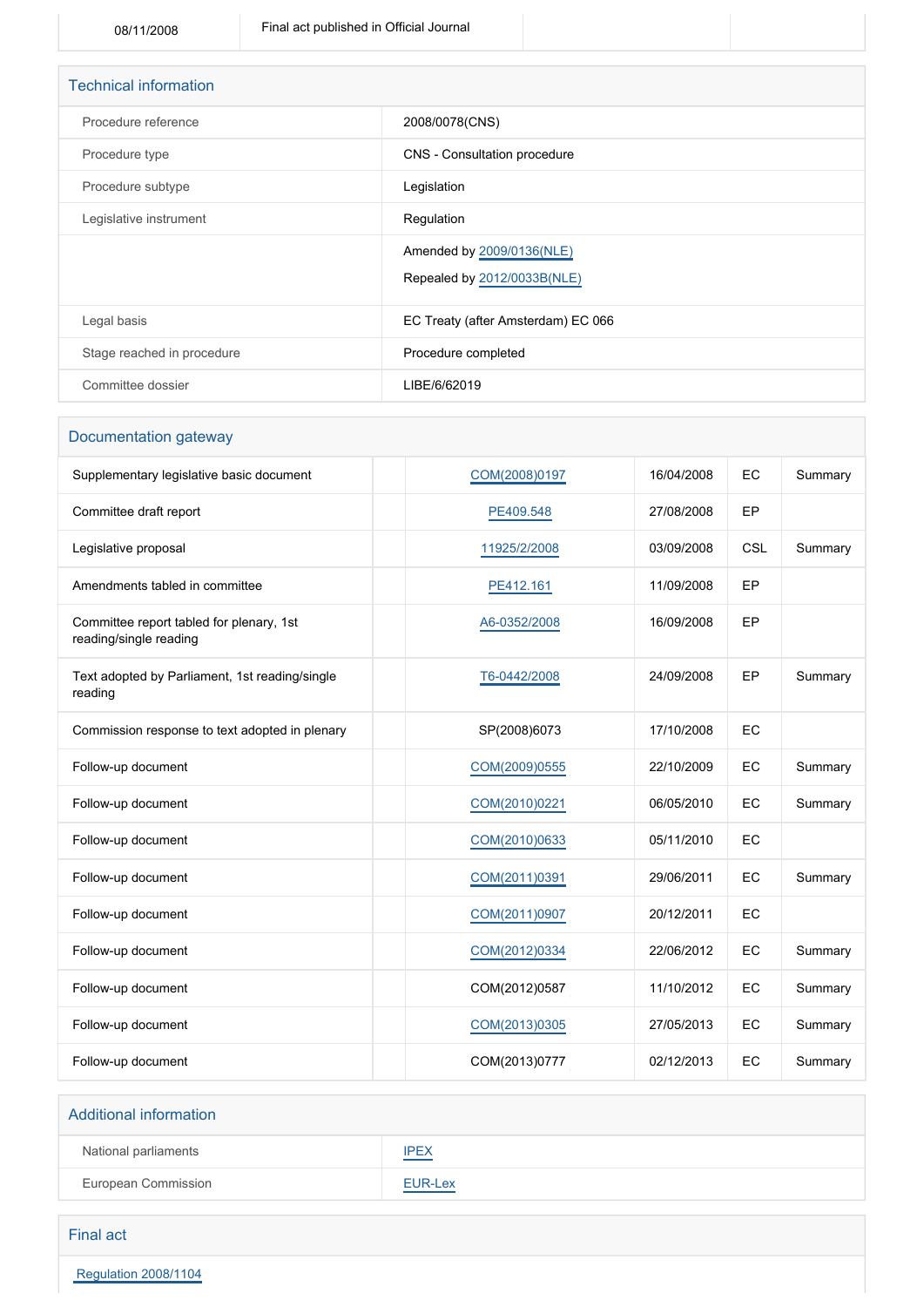## Schengen: migration from the Schengen Information System (SIS 1+) to the second generation Schengen Information System (SIS II). Regulation

PURPOSE: to establish the legal framework governing the migration from (SIS 1+) to the second generation Schengen Information System (SIS II).

#### PROPOSED ACT: Council Regulation.

BACKGROUND: the Schengen Information System (SIS) was first established in 1990 as an information exchange network, servicing fifteen EU Member States plus Iceland and Norway. Initially it acted on an intergovernmental basis. Its purpose: to act as an information exchange network to allow the Member States to obtain information on certain categories of persons and properties (mostly vehicles) upon the lifting of internal restrictions. Its remit covers the free movement of people within the EU as well as judicial co-operation between the authorities in criminal matters. SIS is vital to the proper functioning of an internal space in which borders have been lifted and where common borders operate.

In 2001, prior to enlargement, the Council agreed to update and modernise the SIS network to take account of an enlarged Schengen geographical area. The new system, SIS II, will be developed, operated and managed by the Commission with funding for its operations stemming from the EU?s budget as opposed to Member State contributions. The legal act confirming this development is Regulation (EC) No 2424/2001. (See [CNS/2001/0818](http://www.europarl.europa.eu/oeil/FindByProcnum.do?lang=en&procnum=CNS/2001/0818)).

Whilst waiting for SIS II to be completed, the Council has prepared a transitory version capable of assuming the same functions of the future SIS II and based upon the original SIS, namely SIS 1 +. With SIS II close to completion it now time to prepare for a transition phase whereby SIS 1+ users can migrate onto SIS II. Preparing the legal structure for this migration process is the purpose of this proposal. It should be noted that the legal structure of SIS II has already been in place since 2006 with the adoption of two legislative acts, namely: Regulation (EC) No 1987/2006 [COD/2005/0106](http://www.europarl.europa.eu/oeil/FindByProcnum.do?lang=en&procnum=COD/2005/0106); and Council Decision 2007/533/JHA[COD/2005/0103](http://www.europarl.europa.eu/oeil/FindByProcnum.do?lang=en&procnum=COD/2005/0103).

CONTENT: the purpose of this proposal is:

- to establish the legal framework governing the migration from (SIS 1+) to the second generation Schengen Information System (SIS II);
- to prepare a comprehensive test, demonstrating that the level of performance of SIS II is at least equivalent to that achieved with SIS 1+; and
- to regulate tests on the exchange of supplementary information.

#### Interim Migration architecture:

The proposal amends the Schengen Convention by setting up an interim migration architecture for the operations of SIS 1+ during a transitional period until the migration process has been completed. To this end, the proposal defines an interim Schengen Information System architecture and lays down the tasks and responsibilities for its development as well as the tasks and responsibilities during the migration process. The technical architecture will allow the current central system of SIS 1+ to remain in operation during a transitional period. Beyond the availability of SIS 1+ and the Central SIS II, a technical tool (referred to as a ?converter?) will allow for the successful exchange of SIS data between SIS 1+ and SIS II. This is to be used for a very limited period of time only.

Some elements of the interim architecture will be made available by the Member States, others by France acting on behalf of the Member States, and others by the Commission. The Commission will have the option of contracting out the execution of certain tasks to, amongst others, national public bodies. The Commission and the Member States must closely collaborate in the development and operation of the technical elements for the SIS interim architecture.

#### Migration to the SIS II:

With France offering support, all Member States using SIS 1+ will be asked to migrate to SIS II using the interim migration architecture. The migration will follow a schedule defined by the Member States and France will make the SIS 1+ database available to SIS 1+ users.

#### Maintenance and development:

The proposal covers all maintenance and further development activities of the Central SIS II, the communication infrastructure and the national systems (N.SIS II) that will prove necessary during the period of its application. Under the terms of the proposal the Commission will maintain responsibility for the Central SIS II and the communication infrastructure, whilst the Member States will maintain responsibility for N.SIS.II.

#### Personal data:

The Commission will be responsible for ensuring that every access to and all exchange of personal data within Central SIS are recorded for the purpose of checking whether or not the search is lawful, monitoring the lawfulness of data processing and ensuring the proper functioning of Central SIS II and of the national systems, data integrity and security.

#### Costs:

The total financial envelope set aside for this proposal amounts to EUR 9.350 million for the year 2009. The costs arising from activities at SIS 1+ level, including supplementary activities of France, acting on behalf of SIS 1+ Member States, will be borne in line with Article 119 of the Schengen Convention. This article provides that the costs of installing and operating the technical support function of SIS 1+, including the cost of lines connecting the national sections of the Schengen Information System to the technical support function, are borne jointly by the Member States. The cost of installing and operating the national section of the Schengen Information System, on the other hand, are to be borne by each Member State individually.

#### Legal base: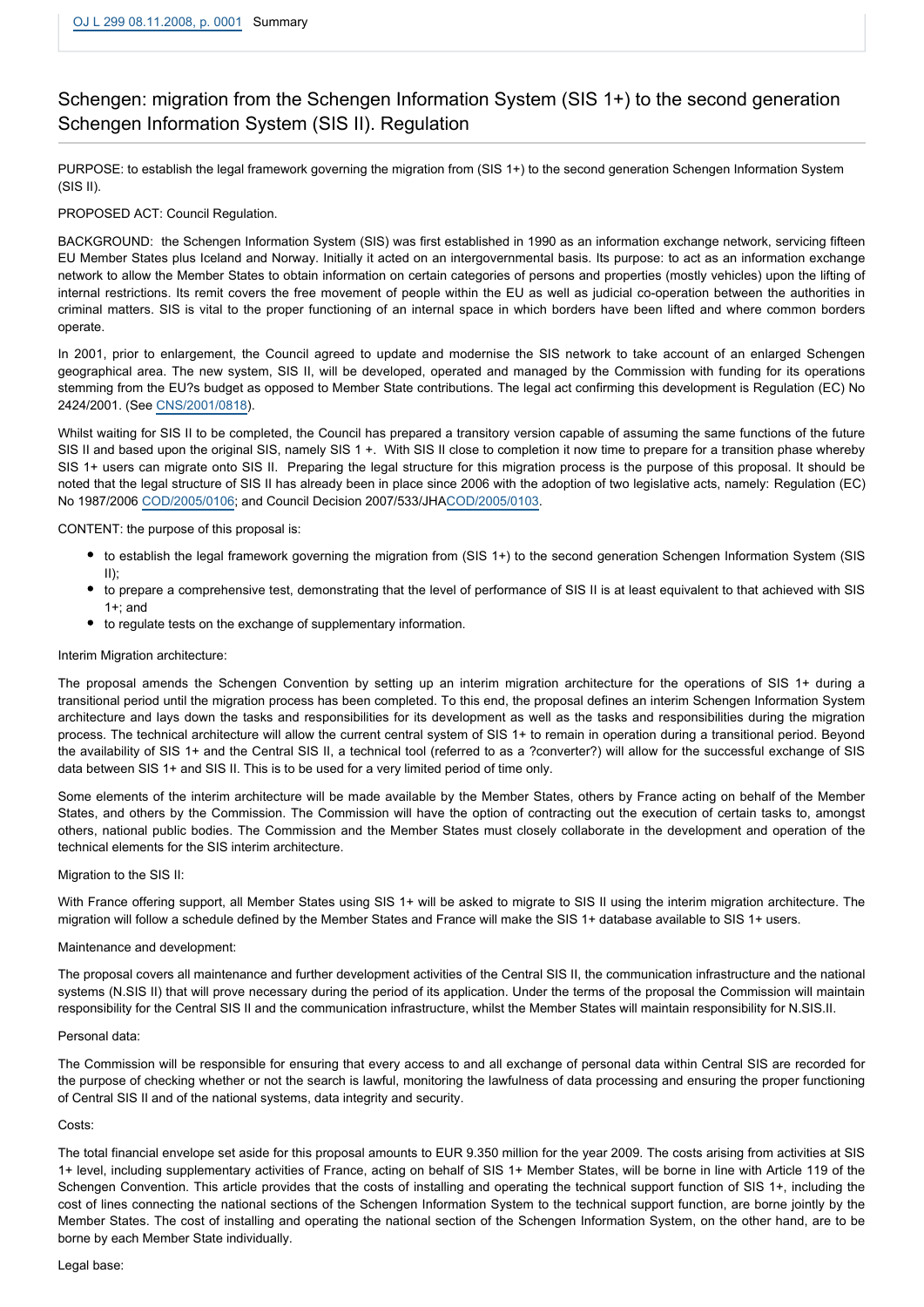The legal basis of this proposal is Article 66 of the TEU concerning:

- measures to ensure cooperation between the relevant departments of the administration of the Member States; and
- between those departments and the Commission for policies related to the free movement of persons.

A Council Regulation based on Article 66 of the TEU is the most appropriate instrument in view of the need to apply fully-harmonised rules for the migration process. The provisions set out in this Regulation must be a set of precise and unconditional provisions directly and uniformly applicable in a mandatory way and, by their very nature, require no action by Member States to transpose them into national law. A parallel proposal for a ?Council Decision? is being presented alongside this one. (See: [CNS/2008/0077\)](http://www.europarl.europa.eu/oeil/FindByProcnum.do?lang=en&procnum=CNS/2008/0077).

Territorial application: Denmark, the United Kingdom and Ireland will not be taking part in the adoption of this Regulation.

Entry into force:

On a final point, the present Regulation needs to be adopted by October 2008 at the latest in order to ensure the continuity of preparations and the timely execution of activities covered.

### Schengen: migration from the Schengen Information System (SIS 1+) to the second generation Schengen Information System (SIS II). Regulation

The Council took note of a report on the development of the SIS II project.

According to the SIS II time schedule, Compliance Tests for all Member States should be completed by 3 October 2008 at the latest.

After the enforcement of the Schengen Association Agreement associating Switzerland with the implementation of the provisions of the Schengen acquis on 1 March 2008, the Swiss Government declared its readiness for the Schengen evaluation process. The Slovenian Presidency welcomes Switzerland's commitment to giving the highest priority to the SIS II project.

The Council also confirmed the conclusions of a report on the open issues relating to SIS II and took note of the Commission proposals on migration from SIS 1+ to the second generation Schengen Information System (SIS II).

Finally, the Commission confirmed that, on the basis of the open issues report, it will present a detailed schedule for SIS II implementation at the June 2008 Justice and Home Affairs Council.

It should be noted that the Council meeting on 28 February adopted a number of conclusions regarding the development of the second generation of the Schengen Information System (SIS II), inter alia, an additional mechanism, supporting the SIS II development in the Member States until the start of operations. The Council also invited the Slovenian Presidency to report to the Council in April 2008 on open issues relating to the detailed SIS II schedule, on the basis of a report prepared by the Friends of SIS II, the mechanism which was, pursuant to the Council conclusions, established immediately.

## Schengen: migration from the Schengen Information System (SIS 1+) to the second generation Schengen Information System (SIS II). Regulation

The Council took note of the current state of play and of a new schedule for implementing the second generation of SIS (SIS II). In accordance with the schedule, migration from SIS1+ to SIS II is planned for September 2009.

This schedule will allow all sides (Schengen states, non-Schengen states and the Commission) to prepare their planning for the further development and start of the operations of the SIS II.

The schedule was afterwards adopted by the Council without discussion.

## Schengen: migration from the Schengen Information System (SIS 1+) to the second generation Schengen Information System (SIS II). Regulation

The Council has agreed upon a revised version of the proposal for a Council Regulation on migration from the Schengen Information System (SIS 1+) to the second generation Schengen Information System (SIS II).

The new version is based on a compromise reached between Member State delegations. The text should now be examined by the European Parliament.

Two main amendments have been made to the proposal, they concern :

- Article 3, paragraph 1: comprehensive test: the amendments are the result of informal discussions between the Presidency and the Commission in order to take account of concerns expressed by certain Member States at the last meeting of the ?Schengen Acquis? Group while maintaining the global schedule for SIS II, approved by the Council on 6 June 2008 (please refer to the Council activities of June 2008 : it is provided that the migration of SIS 1+ to SIS II is planned for September 2009;
- Article 11, paragraph 1: amendment of Article 92 of the Schengen Convention on the obligations as regards the technical support function of the Central SIS II.

Comprehensive test: in order to overcome potential problems due to the migration from SIS 1+ to SIS II, it is proposed to set up and test an interim migration architecture for the operations of SIS 1+ during a transitional period until the migration process has been completed. In the revised text, the comprehensive test shall only be carried out after the Commission has validated the SIS II tests referred to [Council Regulation](http://eur-lex.europa.eu/LexUriServ/LexUriServ.do?uri=OJ:L:2008:057:0001:0005:EN:PDF)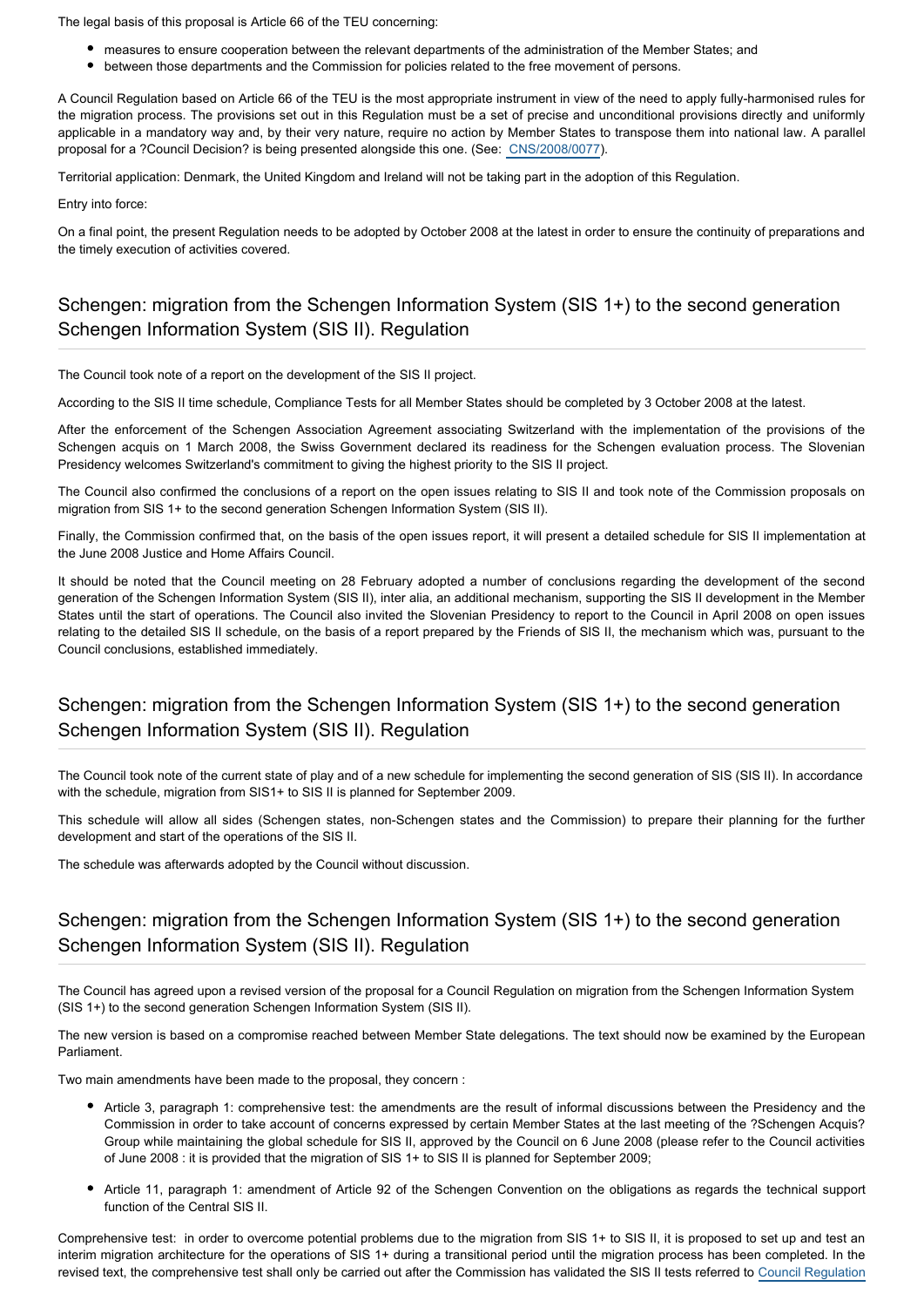[\(EC\) No 189/2008](http://eur-lex.europa.eu/LexUriServ/LexUriServ.do?uri=OJ:L:2008:057:0001:0005:EN:PDF) on the tests of the second generation Schengen Information System (SIS II). The comprehensive test shall be executed by the Member States participating in SIS 1+ and by the Commission. The comprehensive test shall follow a detailed schedule and detailed specifications defined by Member States participating in SIS 1+ acting within the Council in cooperation with the Commission. Moreover, the Commission and the Member States participating in SIS 1+ acting within the Council shall define the criteria for determining whether the level of performance of SIS II is at least equivalent to that achieved with SIS I.

Test on supplementary information: ?test on supplementary information? means functional tests between the SIRENE Bureaux, aimed to test the exchange of supplementary information. The test on supplementary information shall follow a detailed schedule and be based on technical specifications defined by Member States participating in SIS 1+ acting within the Council. Member States not participating in SIS 1+ may participate in the test on supplementary information.

Migration from SIS 1+ to SIS II: the revised text states that for the migration from C.SIS to Central SIS II, France shall make available the SIS 1+ database and the Commission shall introduce the SIS 1+ database into Central SIS II. The Member States participating in SIS 1+ shall migrate from N-SIS to N.SIS II using the interim migration architecture, with the support of France and of the Commission, by 30 September 2009 at the latest. The migration of the national system from SIS 1+ to SIS II consists of the data loading of SIS II, when that SIS II is to contain a data file (a 'national copy'), containing a complete or partial copy of the SIS II database, followed by a switchover from SIS to SIS II for each Member State. The migration shall follow a detailed schedule provided by the Commission and the Member States participating in SIS 1+ acting within the Council. The Commission shall assist in coordination and support of the common activities during the migration.

Main responsibilities for the development of SIS II: clarifications have been made concerning the responsibilities of the Commission and the Member States in the implementation of SIS II. These new provisions determine in particular the responsibility of the Commission which should remain responsible for the Central SIS II, its maintenance, development, its communication infrastructure and the converter which will allow for the successful exchange of SIS data between SIS 1+ and SIS II. Additional development of the Central SIS II should at all times include the correction of errors. The Commission should provide coordination and support for the joint activities. The Commission should provide, in particular, the necessary technical and operational support to the Member States at Central SIS II level including the availability of a helpdesk. As regards the Member States, they should remain responsible for their national systems (N.SIS II) and France should remain responsible for the technical support function of SIS 1+. This responsibility is expressly provided for in the provisions of Article 92(3) of CISA. This particular position should result in a special role for France during final tests, as described by this Regulation, and migration from SIS 1+ to SIS II. Representatives of the Member States participating in the SIS 1+ should coordinate their actions within the framework of the Council. It is necessary to set out a framework for that organisational action. The Commission has the possibility to contract out to third parties, including national public bodies, tasks conferred upon it by this Regulation and tasks relating to the implementation of the budget. Data protection rules should be respected in accordance with the provisions of the Schengen Convention.

Amendment of the provisions of the Schengen Convention: additional amendments have been made to the Schengen Convention to take account of the changes made to the proposal. As regards SIS 1+, Article 92 of the Schengen Convention provides for a technical support function (C.SIS). As regards SIS II, Regulation (EC) No 1987/2006 and Decision 2007/533/JHA provide for a Central SIS II composed of a technical support function and a uniform national interface (NI-SIS). In the revised text, the Council states that the technical support function of Central SIS II shall be located in Strasbourg (France) and a back-up in St. Johann im Pongau (Austria). France is and should remain responsible for the technical support function of SIS 1+.

It should be noted that during the migration, the provisions of Title IV of the 1990 Schengen Convention shall continue to apply to the Schengen Information System.

Comitology: new provisions have also been provided as regards decision-taking and comitology. Technical provisions are provided concerning the general purpose and the definitions associated with the SIS.

The proposed Regulation should expire as soon as the SIS II enters into force.

Lastly, the United Kingdom has maintained its parliamentary scrutiny reserve on this text.

## Schengen: migration from the Schengen Information System (SIS 1+) to the second generation Schengen Information System (SIS II). Regulation

The Committee on Civil Liberties, Justice and Home Affairs adopted the report drafted by Carlos COELHO (EPP-ED, PT) approving the draft Council Regulation on migration from the Schengen Information System (SIS 1+) to the second generation Schengen Information System (SIS II).

Two amendments, adopted under the consultation procedure, concern the following points:

- the Commission shall submit by the end of every six-month period, and for the first time by the end of the first six-month period of 2009, a progress report to the European Parliament and the Council concerning the development of SIS II and migration from the Schengen Information System (SIS 1+) to the second generation Schengen Information System (SIS II);
- the Regulation should expire no later than 30 June 2010.

## Schengen: migration from the Schengen Information System (SIS 1+) to the second generation Schengen Information System (SIS II). Regulation

The European Parliament adopted, by 492 votes to 25 with 40 abstentions, a legislative resolution amending the draft Council Regulation on migration from the Schengen Information System (SIS 1+) to the second generation Schengen Information System (SIS II). The report had been tabled for consideration in plenary by Carlos COELHO (EPP-ED, PT) on behalf of the Committee on Civil Liberties, Justice and Home Affairs.

The amendments, adopted under the consultation procedure, concern the following points: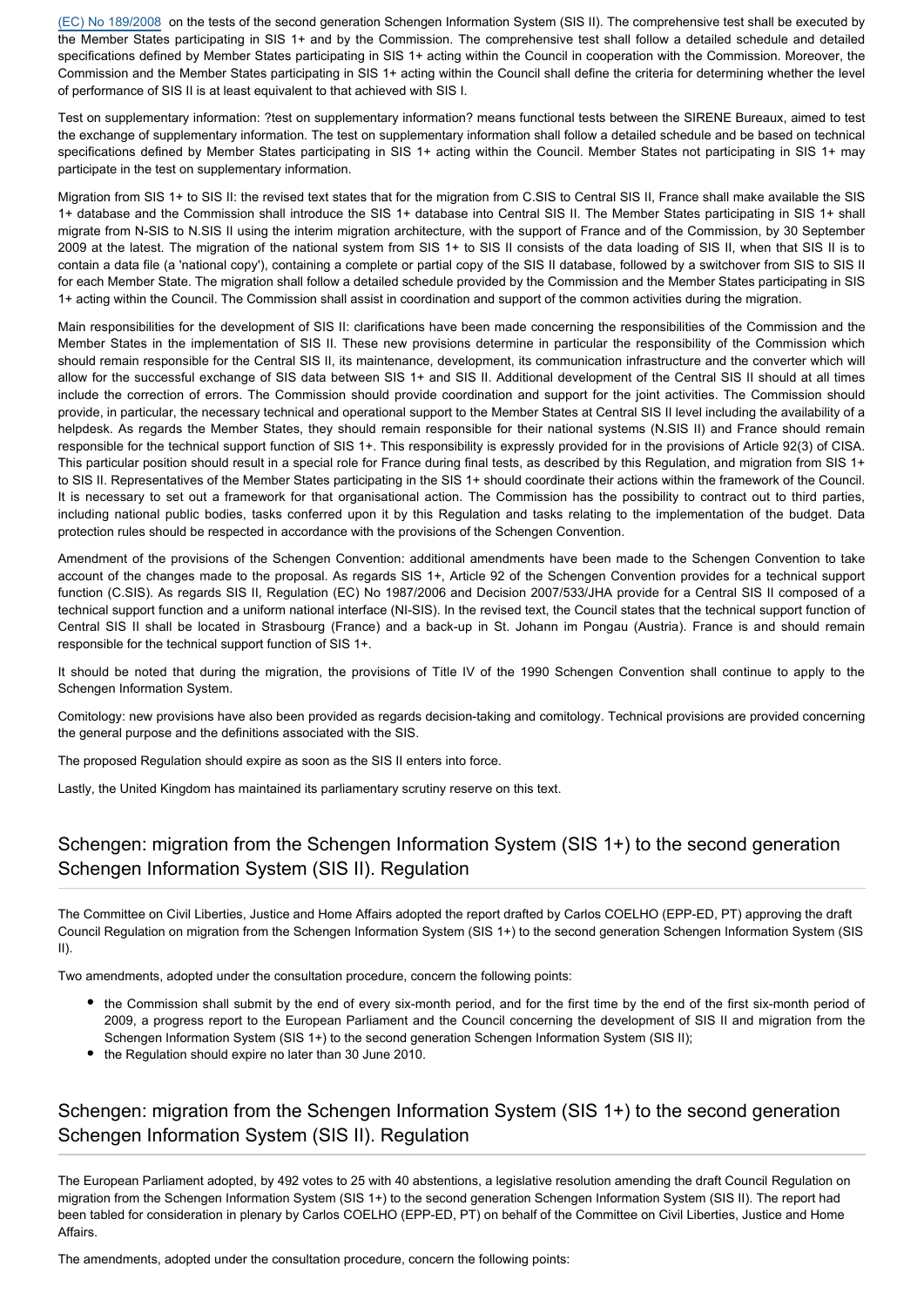- a new Article on reporting states that the Commission shall submit by the end of every six-month period, and for the first time by the end of the first six-month period of 2009, a progress report to the European Parliament and the Council concerning the development of SIS II and migration from the Schengen Information System (SIS 1+) to the second generation Schengen Information System (SIS II);
- the Regulation should expire no later than 30 June 2010.

### Schengen: migration from the Schengen Information System (SIS 1+) to the second generation Schengen Information System (SIS II). Regulation

PURPOSE: to establish the legal framework governing the migration from the Schengen Information System (SIS 1+) to the second generation Schengen Information System (SIS II).

LEGISLATIVE ACT: Council Regulation (EC) No 1104/2008 on migration from the Schengen Information System (SIS 1+) to the second generation Schengen Information System (SIS II).

BACKGROUND: the Schengen Information System was established at the same time as the Schengen Convention (1990) as a compensatory tool for the gradual removal of border controls and an essential element for the free movement of persons in an area without internal borders, the Schengen area. Initially acting on an intergovernmental basis, SIS consists of an information exchange network to allow the Member States to obtain information on certain categories of persons and properties (mostly vehicles) and has gradually been integrated into the EU framework.

Operational since 1995, it quickly became necessary to develop the functionalities of SIS to enable it to use advanced technologies. As a result, as of 2001 the Council conferred on the Commission the task of developing a second generation Schengen Information System, or SIS II, through a specific legal framework ([Decision 2001/886/JHA](http://www.europarl.europa.eu/oeil/FindByProcnum.do?lang=en&procnum=CNS/2001/0819) and [Regulation \(EC\) No 2424/2001](http://www.europarl.europa.eu/oeil/FindByProcnum.do?lang=en&procnum=CNS/2001/0818)), and providing that expenditure for this development should stem from the general EU budget.

Whilst waiting for SIS II - which can take account of an enlarged Schengen geographical area - to be completed, the Council has prepared a transitory version capable of assuming the same functions of the future SIS II and based upon the original SIS, namely SIS 1+.

As this transition phase is coming to an end, the migration of SIS 1+ users to SIS II is now necessary. To enable this migration to take place, an interim architecture and test-run are essential, in order to ensure the uninterrupted functioning of SIS during the migration phase. This Regulation makes provisions for this (as does the corresponding Decision ? see below).

Following the migration, the legal framework of SIS II, which has been in place since 2006, will take over from the legal framework adopted here in [Regulation \(EC\) No 1987/2006](http://www.europarl.europa.eu/oeil/FindByProcnum.do?lang=en&procnum=COD/2005/0106) and [Council Decision 2007/533/JHA](http://www.europarl.europa.eu/oeil/FindByProcnum.do?lang=en&procnum=CNS/2005/0103) on the establishment, the operation and the use of SIS II.

Specific legal character of the provision: the Regulation is based on Article 66 of the TEU. Given that SIS II falls under the first and third pillars, [a parallel Council Decision](http://www.europarl.europa.eu/oeil/FindByProcnum.do?lang=en&procnum=CNS/2008/0077) based on Article 30(1), points a) and b), and Article 34(2), point c) of the TEU complements this Regulation.

CONTENT: in the framework of the migration from SIS 1+ to SIS II, this Regulation defines the tasks and responsibilities of the Commission, France and other Member States participating in SIS 1+ in terms of:

- the maintenance and continuation of the development of SIS II;
- a comprehensive test of SIS II;
- a test on supplementary information and testing of a converter (a system to move from one system to another);
- the establishment and testing of a provisional migration architecture;
- the migration from SIS 1+ to SIS II.

Main activities: an interim SIS migration architecture shall be set up and a test of that architecture shall be performed by the Commission together with France (which ensures the technical support function of Central SIS II) and the other Member States participating in SIS 1+. The Commission and the Member States participating in SIS 1+ shall perform the migration from SIS 1+ to SIS II, whereas the Member States participating in SIS 1+ shall perform a test on the exchange of supplementary information. The comprehensive test shall be executed by the Member States participating in SIS 1+ and by the Commission. In this context, there are provisions to define the respective responsibilities of the Commission and the Member States in terms of supporting the implementation of the migration.

Costs: the costs arising from migration, the comprehensive test, the test on supplementary information, maintenance and development measures at Central SIS II level or concerning the communication infrastructure shall be borne by the general budget of the European Union. The costs arising from migration, testing, maintenance and development of the national systems shall be borne by each Member State concerned. The costs arising from activities at SIS 1+ level, including supplementary activities of France, acting on behalf of the Member States participating in SIS 1+, shall be borne in accordance with the Schengen Convention.

Comprehensive test: the Regulation defines the different stages needed to carry out the comprehensive test as well as the responsibilities of the Member States and the Commission in this respect. There are also provisions for planning the test on supplementary information.

Interim migration architecture: the Regulation provides for the establishment of an interim SIS migration architecture. It provides, in particular, the technical terms for the migration from SIS 1+ to SIS II. The migration should take place by 30 September 2009.

The Regulation also contains provisions to formalise cooperation between the Member States and the Commission with a view to implementing all the activities covered by the Regulation. Lastly, a series of provisions focus on the necessary modifications to the Schengen Convention, alongside the adoption of this Regulation. During the migration, provisions under Title IV of the Schengen Convention shall continue to apply to SIS.

Reports: the Commission shall submit to the European Parliament and the Council a twice-yearly report on the implementation of this Regulation (and for the first time at the end of the first half of 2009).

Territorial provisions: the Regulation shall apply to Iceland, Norway, Switzerland and Liechtenstein as countries associated with the Schengen acquis. However, it shall not apply to the United Kingdom, Ireland and Denmark, unless these countries subsequently decide otherwise in accordance with the relevant provisions of the Treaty and its Protocols.